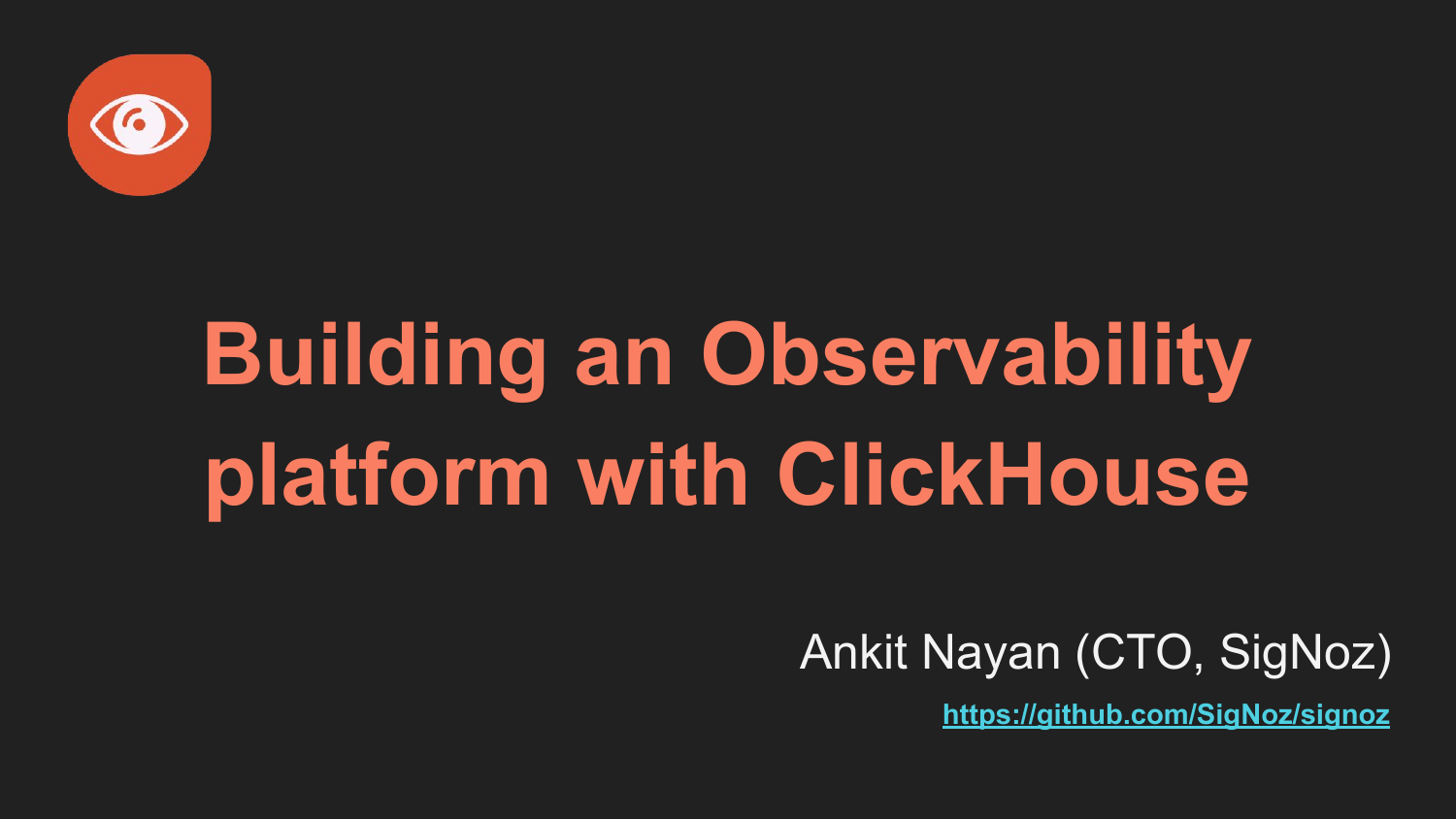# **About Me**

- Building SigNoz, part of YCombinator
- 8 yrs experience in build scalable tech architecture
- Passionate about distributed systems
- Love Himalayas and trekking

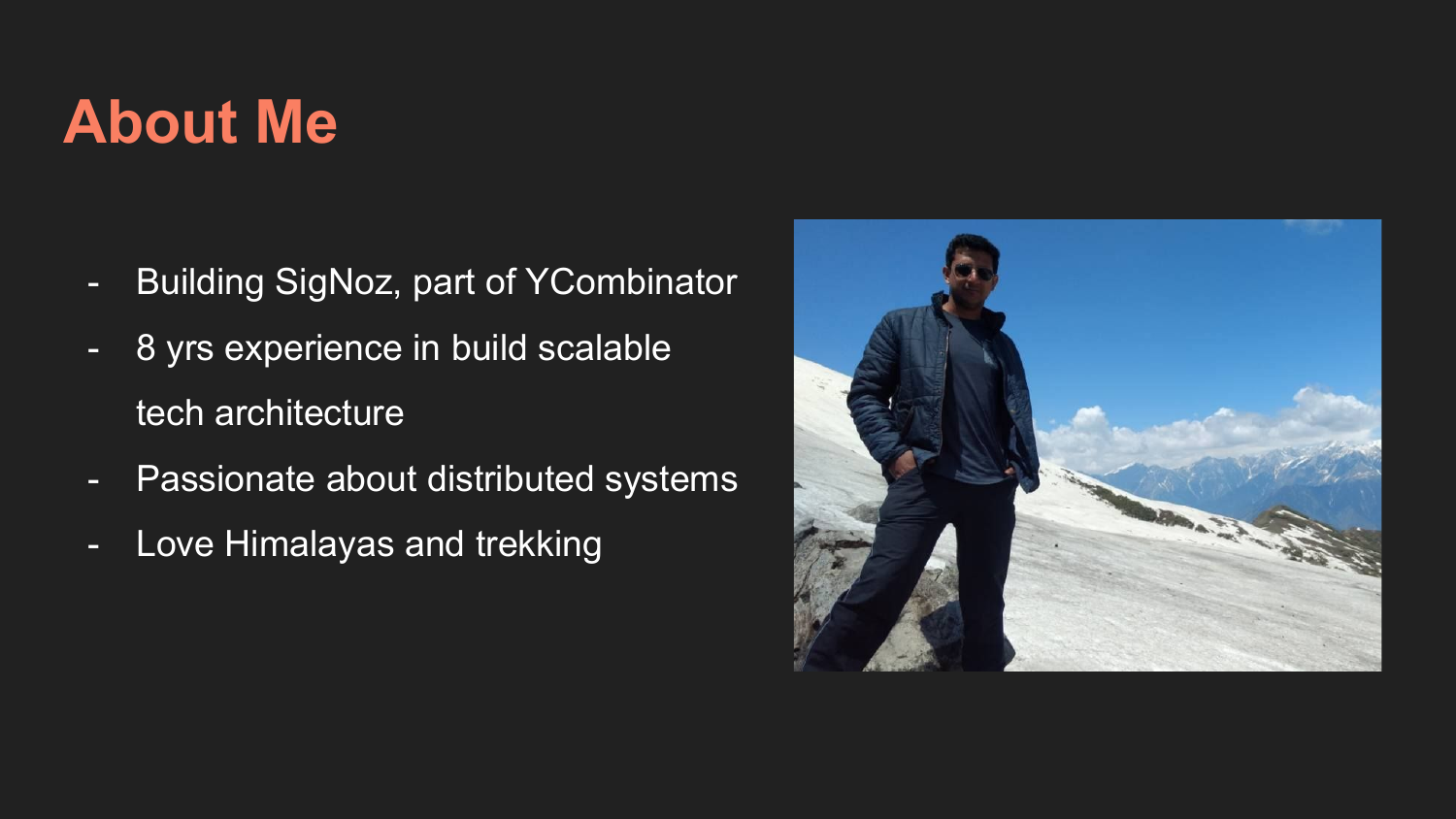# **SigNoz - Open source observability platform**

- Metrics + Traces in a single pane
- Powerful trace filtering and aggregation capabilities
- Out-of-box like SaaS solutions, requiring minimal dev effort
- Native backend and frontend to OpenTelemetry
- Can be run within your own cloud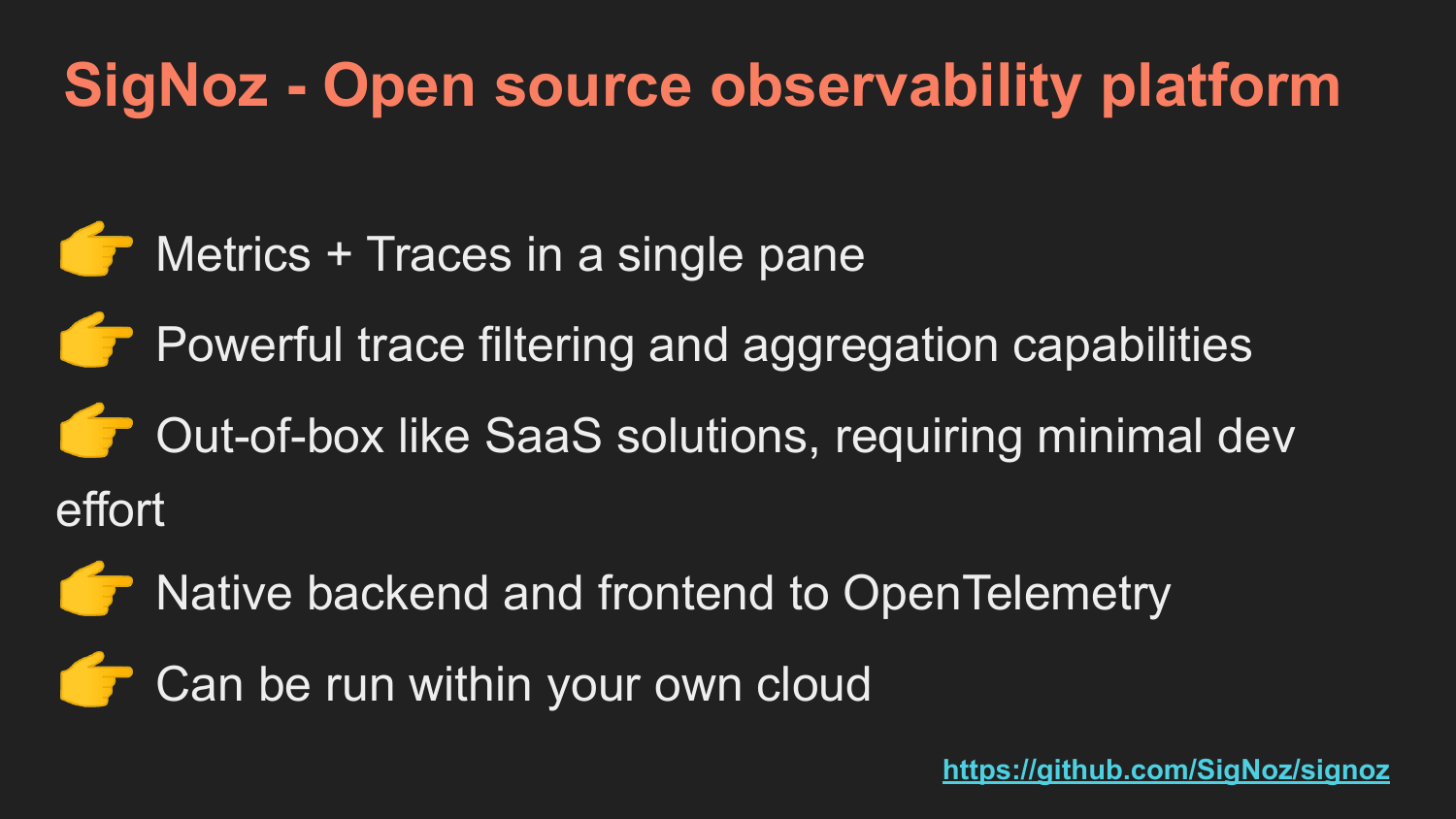# Quick Demo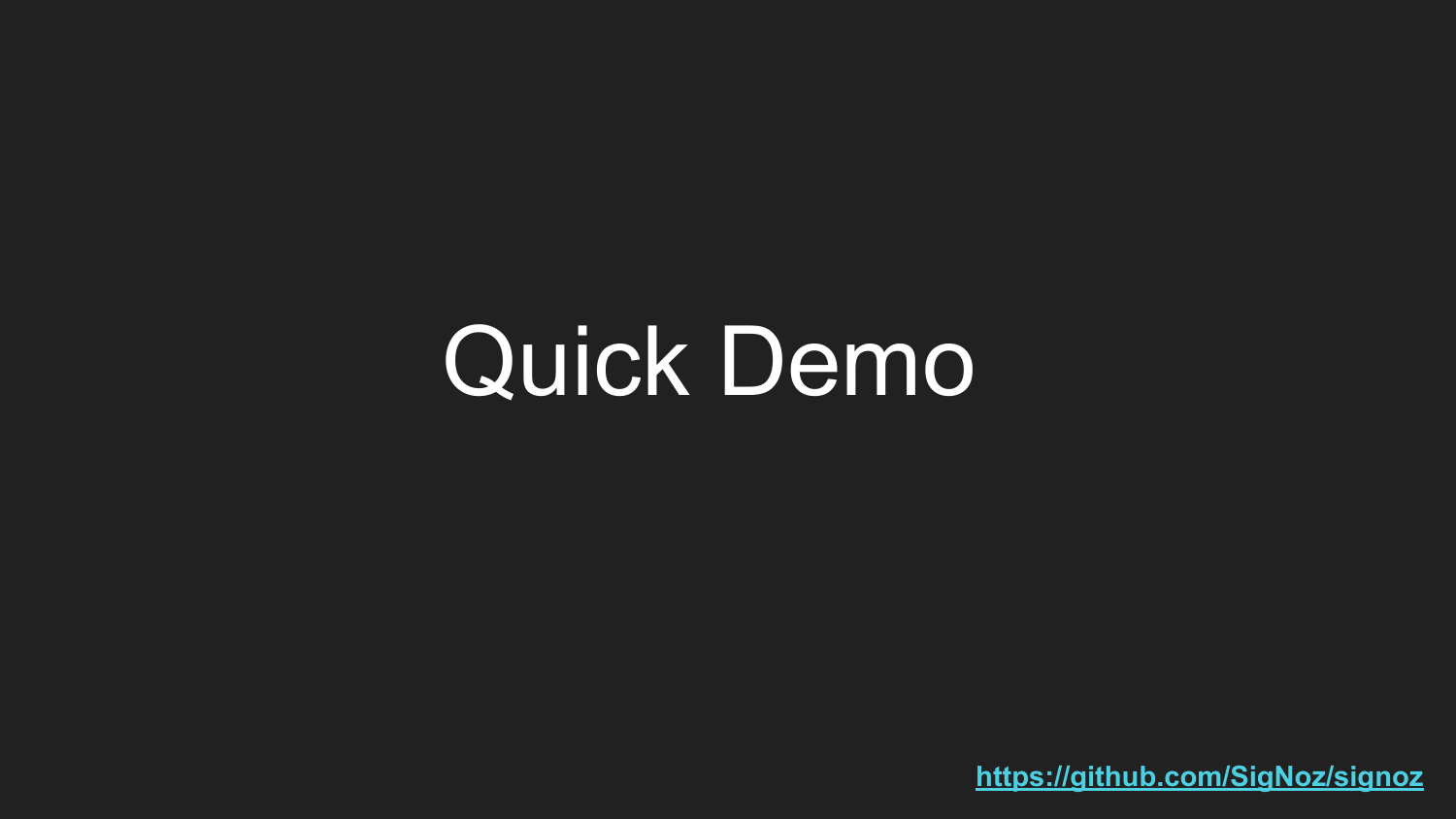# **Architecture of SigNoz**



#### **Components**

- OpenTelemetry Collector
- ClickHouse
- Query Service
- Frontend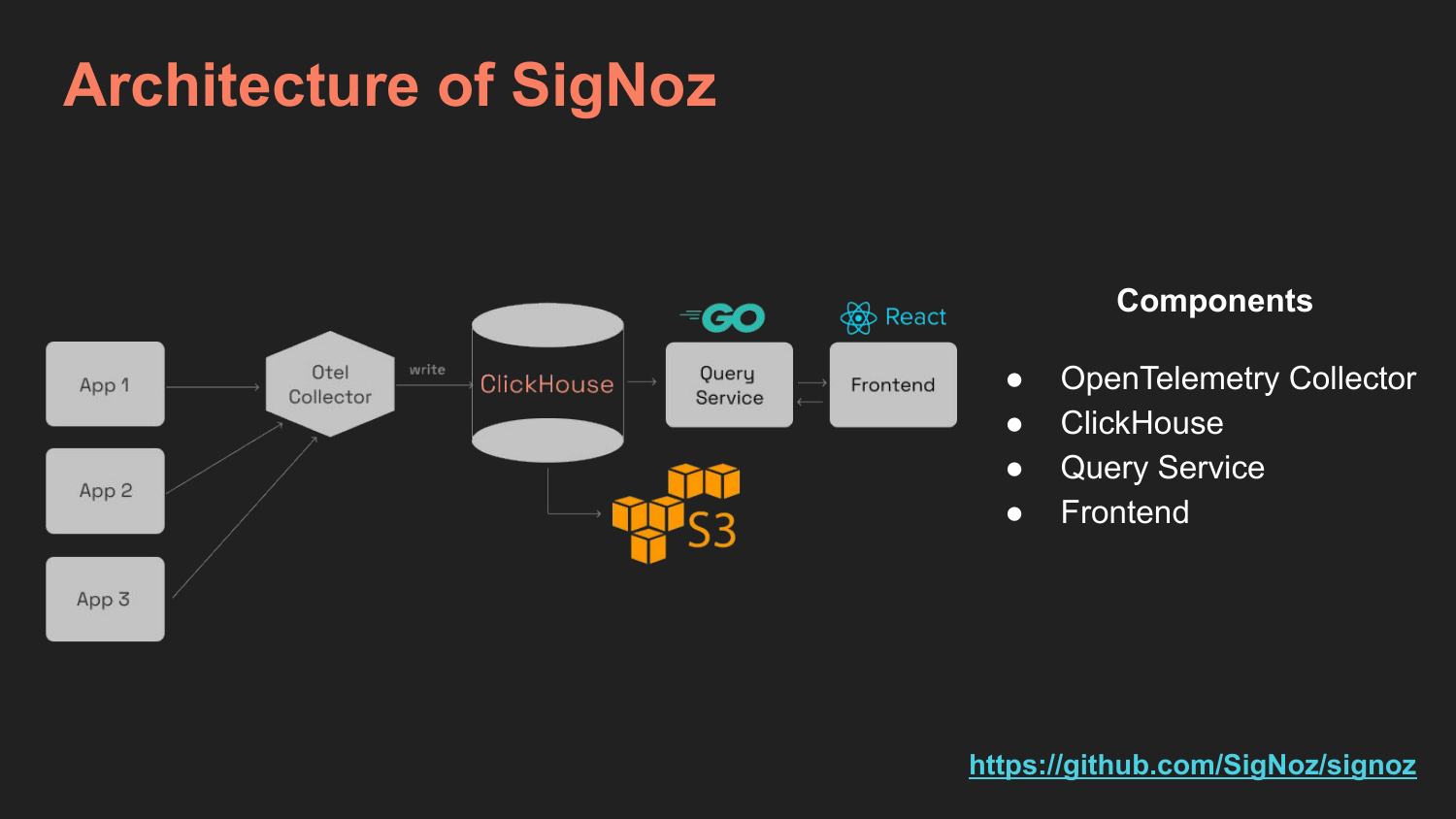# **Why ClickHouse for storing Observability data**

- Wide tables with each query processes large number of rows but a few columns
- Running aggregate queries
- Distributed columnar datastore and blazing fast queries
- Compression capabilities
- Hot and cold storage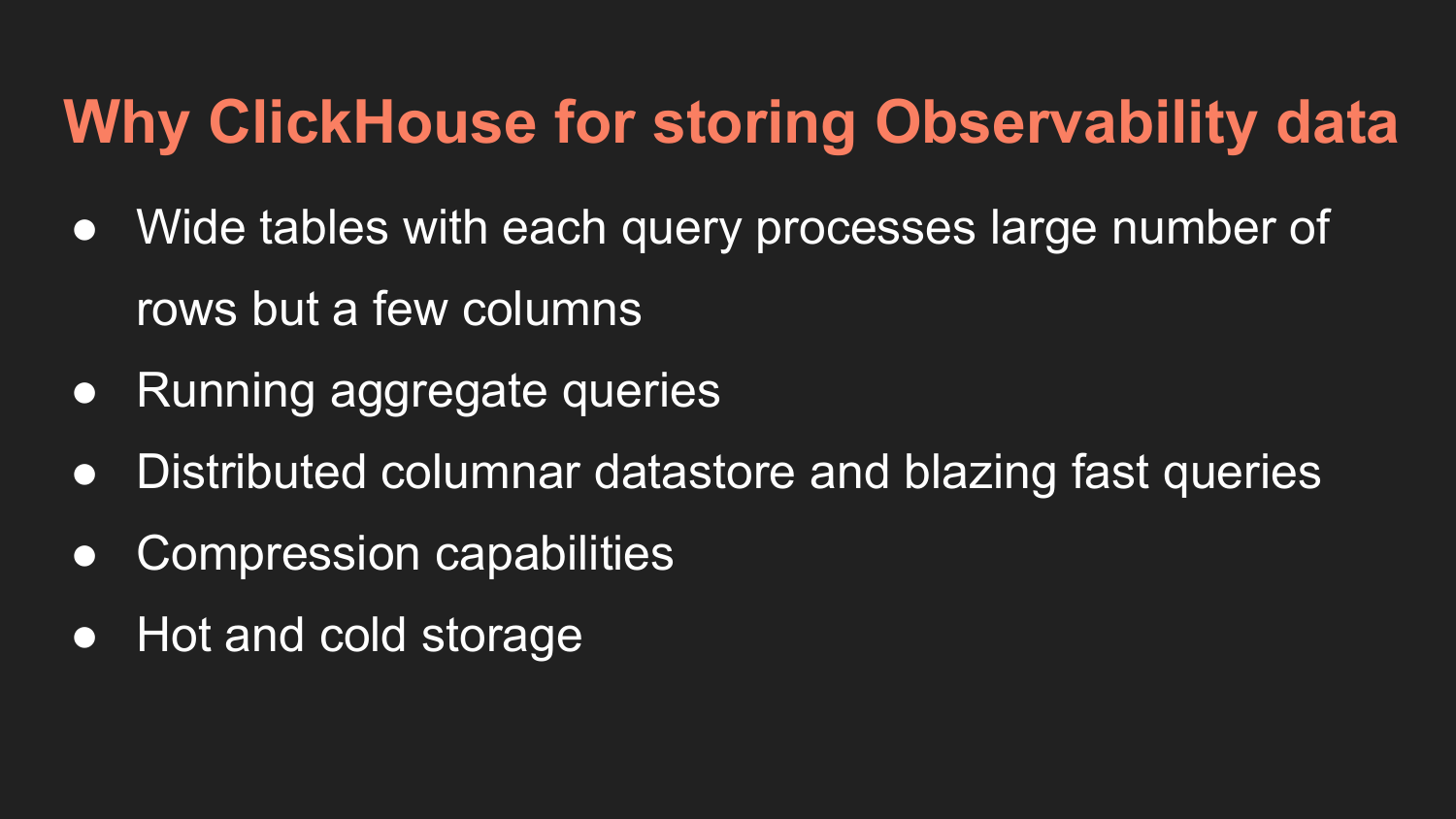# **Tracing data model in ClickHouse**

### Using Array (String) to store tagKeys and tagValues

### Extracting frequently used tags to columns

[https://github.com/jaegertrac](https://github.com/jaegertracing/jaeger/issues/1438) [ing/jaeger/issues/1438](https://github.com/jaegertracing/jaeger/issues/1438)

CREATE TABLE IF NOT EXISTS signoz index ( timestamp DateTime64(9) CODEC(Delta, ZSTD(1)), traceID String CODEC(ZSTD(1)), spanID String CODEC(ZSTD(1)), parentSpanID String CODEC(ZSTD(1)), serviceName LowCardinality(String) CODEC(ZSTD(1)), name LowCardinality(String) CODEC(ZSTD(1)), kind  $Int32 CODEC(ZSTD(1))$ , durationNano UInt64 CODEC(ZSTD(1)), tags Array(String) CODEC(ZSTD(1)), tagsKeys Array(String) CODEC(ZSTD(1)), tagsValues Array(String) CODEC(ZSTD(1)), statusCode Int64 CODEC(ZSTD(1)), references String CODEC(ZSTD(1)), externalHttpMethod Nullable(String) CODEC(ZSTD(1)), externalHttpUrl Nullable(String) CODEC(ZSTD(1)), component Nullable(String) CODEC(ZSTD(1)), dbSystem Nullable(String) CODEC(ZSTD(1)), dbName Nullable(String) CODEC(ZSTD(1)), db0peration Nullable(String) CODEC(ZSTD(1)), peerService Nullable(String) CODEC(ZSTD(1)), INDEX idx\_tagsKeys tagsKeys TYPE bloom\_filter(0.01) GRANULARITY 64, INDEX idx\_tagsValues tagsValues TYPE bloom\_filter(0.01) GRANULARITY 64, INDEX idx duration durationNano TYPE minmax GRANULARITY 1 ) ENGINE MergeTree() PARTITION BY toDate(timestamp) ORDER BY (serviceName, -toUnixTimestamp(timestamp))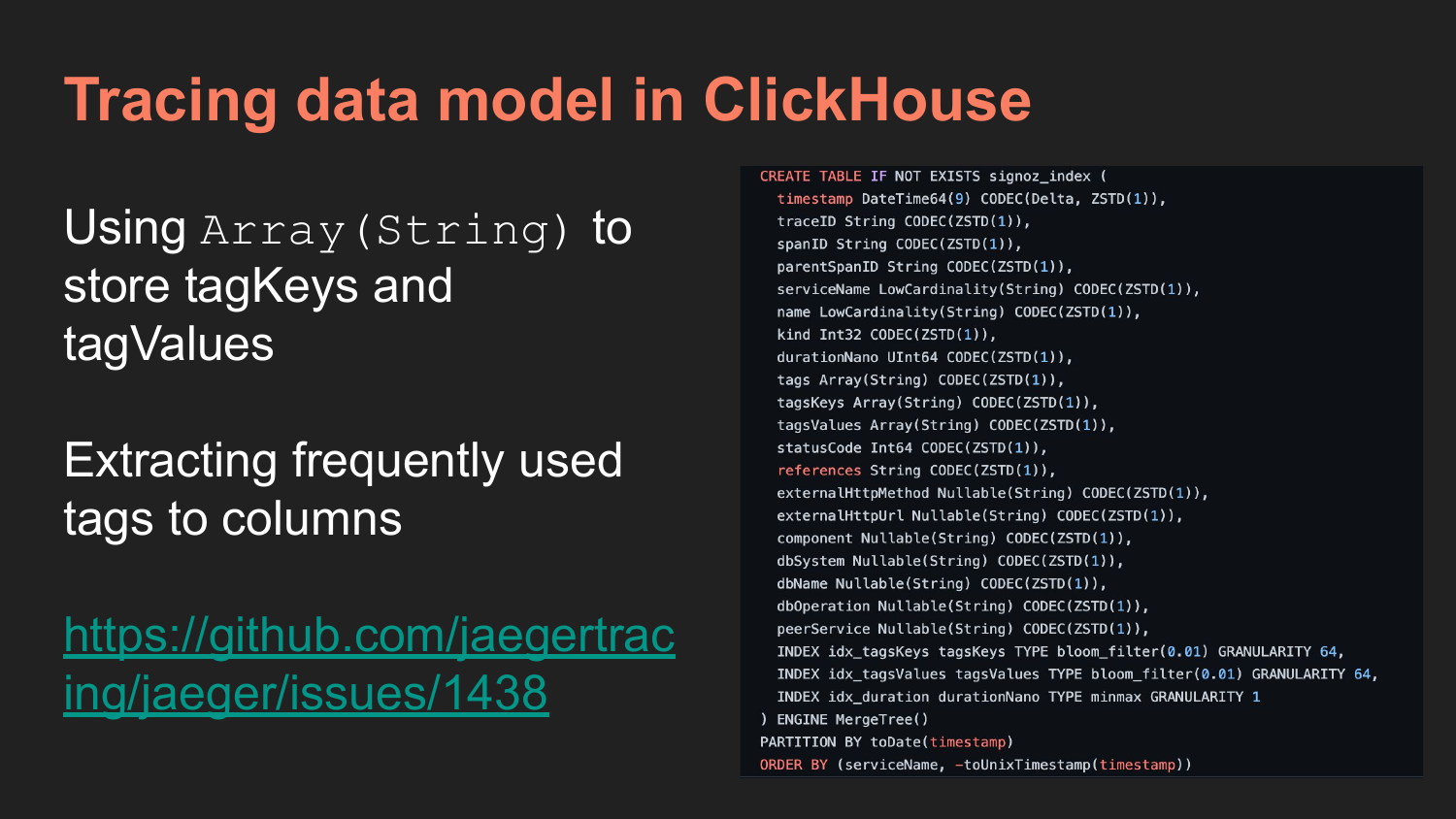# **Storage Performance of Clickhouse**

#### **SELECT**

sum(marks) AS marks, sum(rows) AS rows, formatReadableSize(sum(data\_compressed\_bytes)) AS compressed, formatReadableSize(sum(data\_uncompressed\_bytes)) AS uncompressed, toDecimal64(sum(data\_uncompressed\_bytes) / sum(data\_compressed\_bytes), 2) AS compression\_ratio, formatReadableSize(sum(data\_compressed\_bytes) / rows) AS bytes\_per\_row, formatReadableSize(sum(primary\_key\_bytes\_in\_memory)) AS pk\_in\_memory FROM system parts

| —marks——— |                                  | $-$ rows $-$ compressed $-$ uncompressed $-$ compression_ratio $-$ bytes_per_row $-$ pk_in_memory $-$ |                 |           |
|-----------|----------------------------------|-------------------------------------------------------------------------------------------------------|-----------------|-----------|
|           | 1363 8833744 307.58 MiB 3.10 GiB |                                                                                                       | $10.32$ 36.51 B | 15.40 KiB |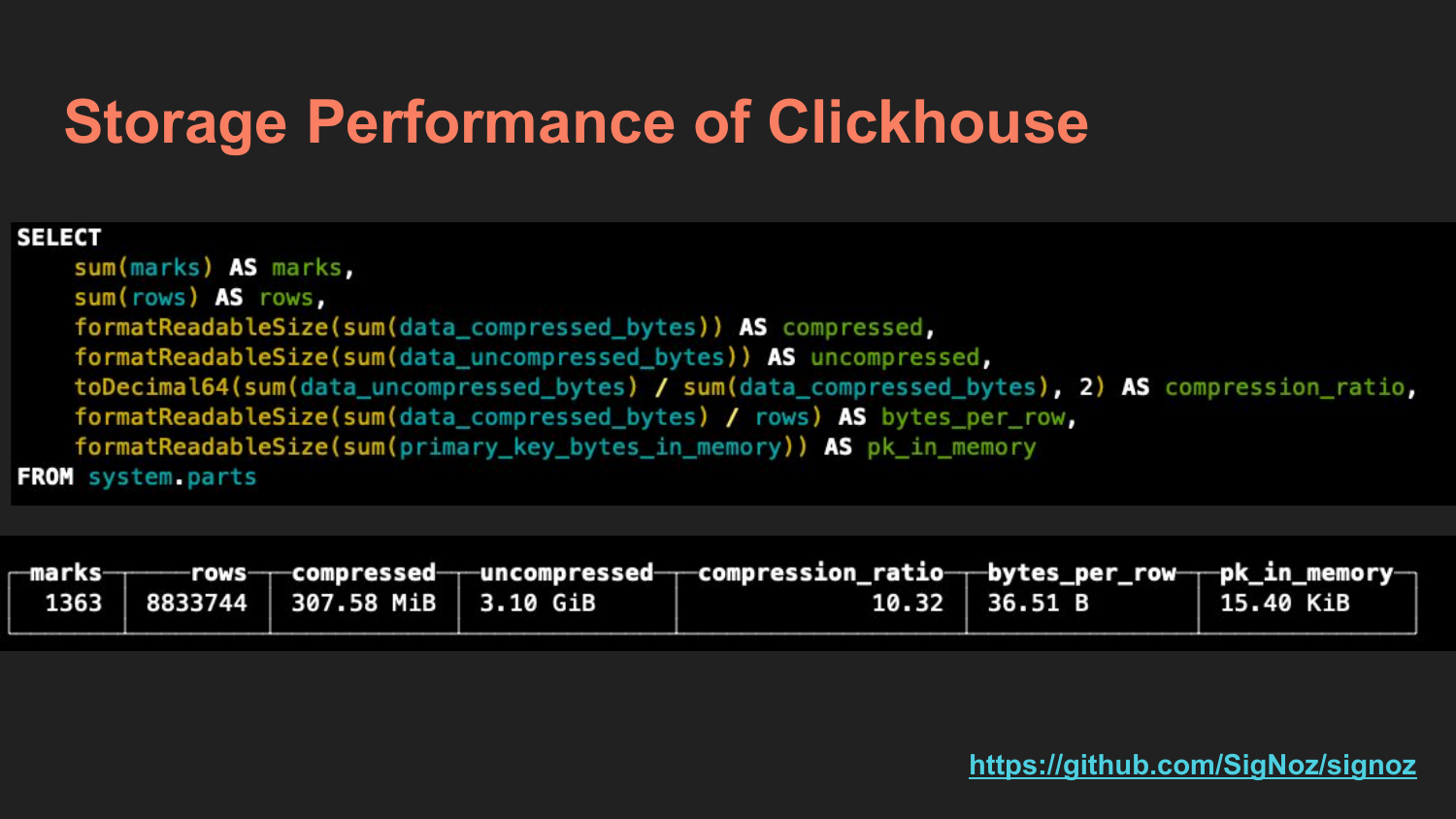## **ClickHouse for Logs Management at Uber**



[1] <https://eng.uber.com/logging/>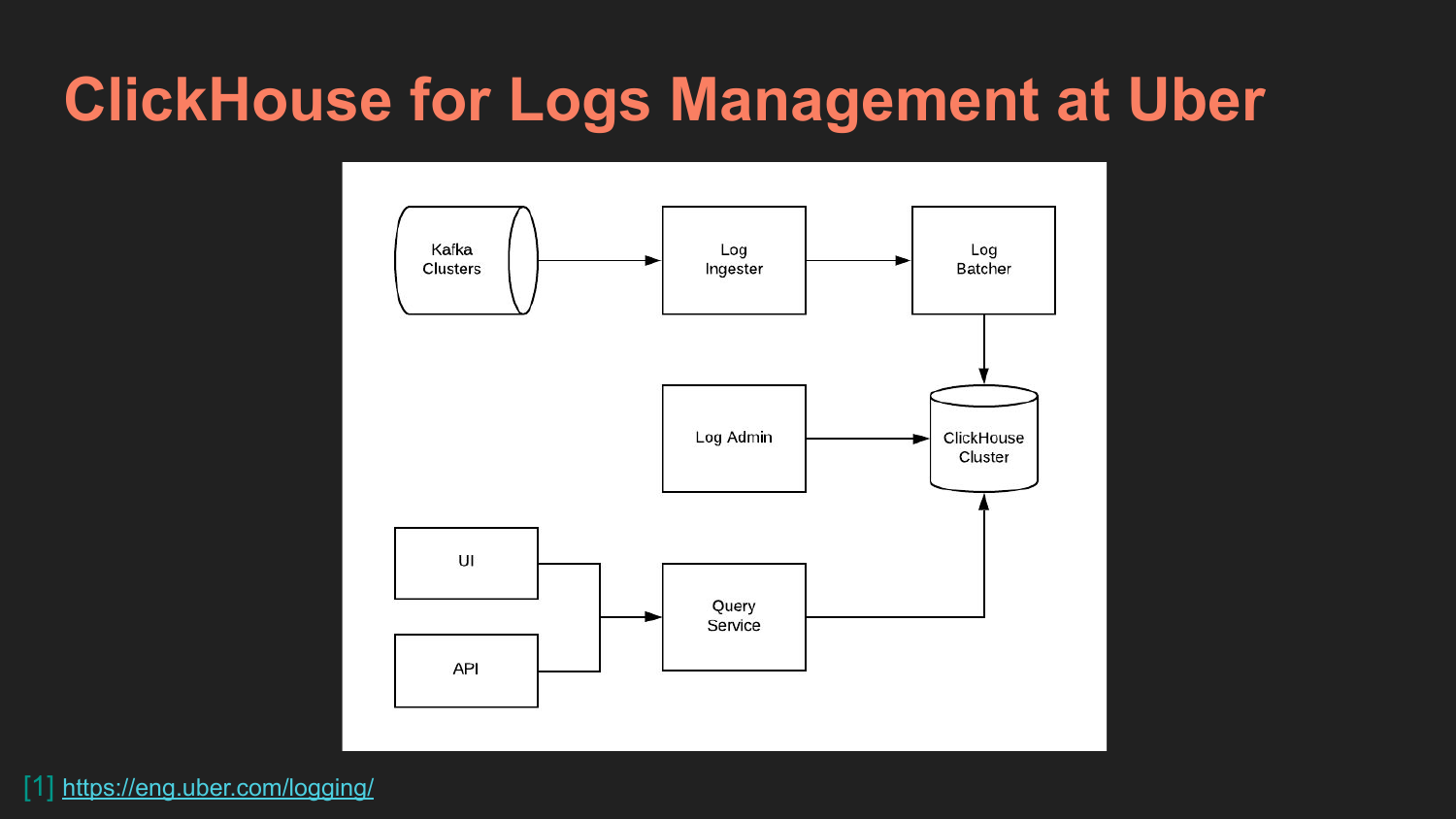### **Comparison with Elastic**

- A single ClickHouse node could ingest 300K logs per second, 10x a single ES node
- >80% queries are aggregation queries, such as terms, histogram and percentile aggregations. Elastic is not designed to support fast aggregation

| // Common metadata fields.                     |                 |  |  |  |
|------------------------------------------------|-----------------|--|--|--|
| namespace                                      | String,         |  |  |  |
| _timestamp                                     | Int64,          |  |  |  |
| hostname                                       | String,         |  |  |  |
| zone                                           | String,         |  |  |  |
| $\cdots$                                       |                 |  |  |  |
| // Raw log event.                              |                 |  |  |  |
| _source                                        | String,         |  |  |  |
| // Type-specific field names and field values. |                 |  |  |  |
| string.names                                   | Array(String),  |  |  |  |
| string.values                                  | Array(String),  |  |  |  |
| number.names                                   | Array(String),  |  |  |  |
| number.values                                  | Array(Float64), |  |  |  |
| bool.names                                     | Array(String),  |  |  |  |
| bool.values                                    | Array(UInt8),   |  |  |  |
| // Materialized fields                         |                 |  |  |  |
| bar.String                                     | String,         |  |  |  |
| foo.Number                                     | Float64,        |  |  |  |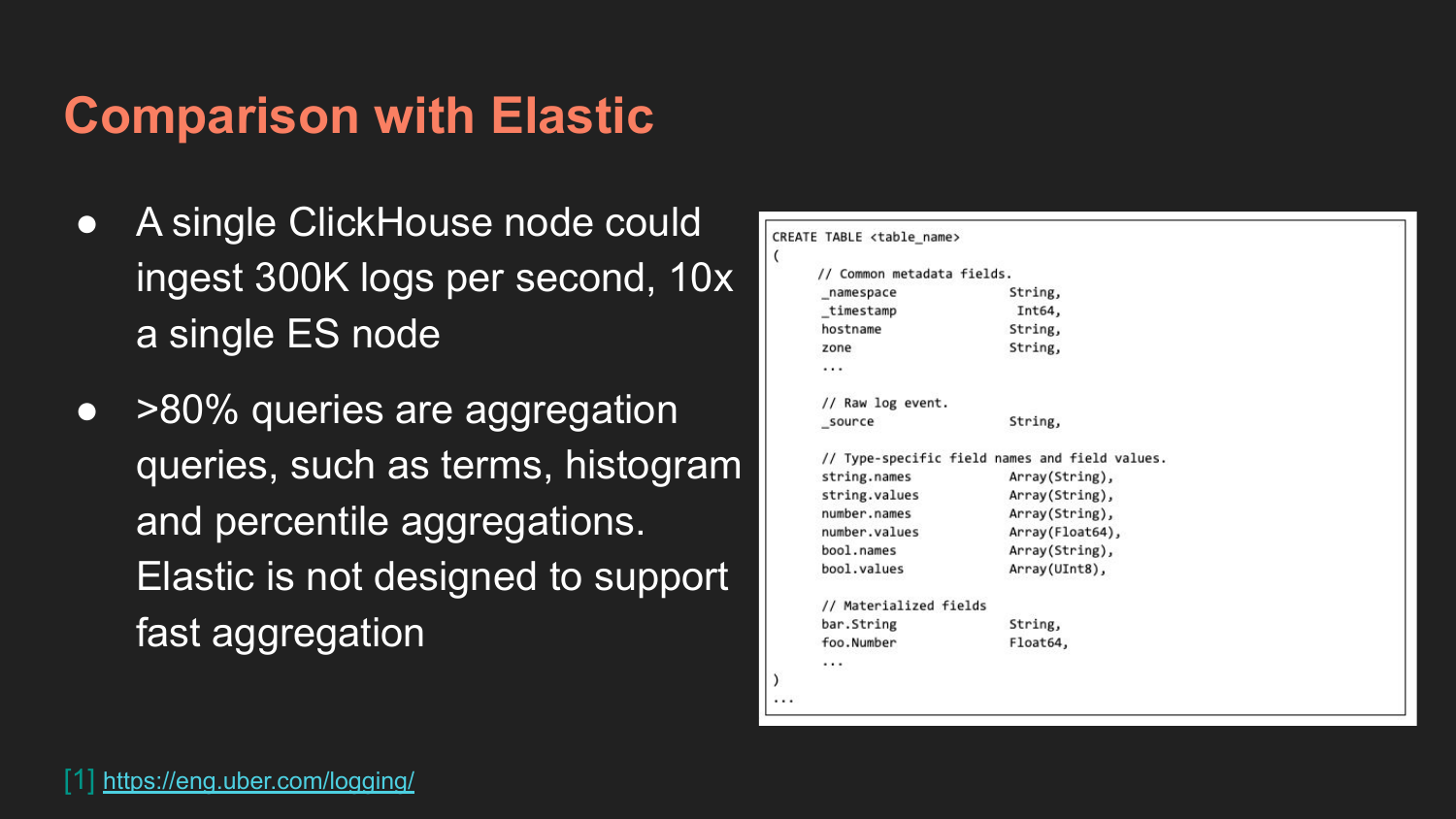## **Metrics Data model for ClickHouse**

```
CREATE TABLE time series (
    date Date CODEC(Delta),
    fingerprint UInt64,
    labels String
ENGINE = Replacin dMeracTreePARTITION BY date
   ORDER BY fingerprint;
CREATE TABLE samples (
    fingerprint UInt64,
    timestamp_ms Int64 CODEC(Delta),
    value Float64 CODEC(Delta)
ENGINE = MergeTreePARTITION BY toDate(timestamp ms / 1000)
    ORDER BY (fingerprint, timestamp_ms);
```
name ":"up", "instance":"clickhouse exporter 1:91 16", "job": "clickhouse" }

 $\Box$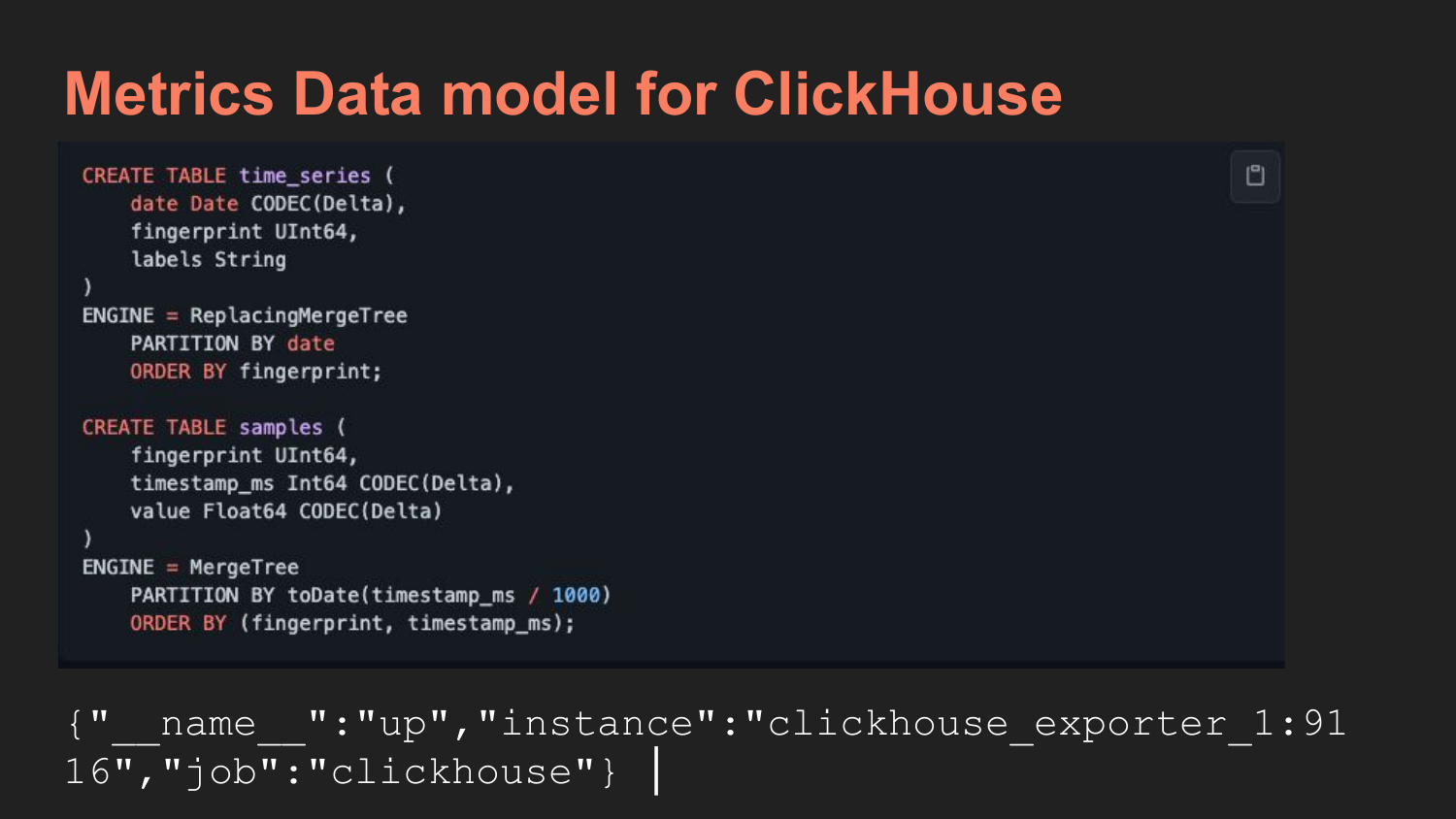# **Metrics @ SigNoz**

• Metrics with ClickHouse uses 1.16 byte vs 1.37 byte with Prom local storage

| $-$ marks $-$ | 1073358   8786279396   9.49 GiB | 236.34 GiB | $\hspace{0.1cm}$ rows——compressed——uncompressed——compression_ratio——bytes_per_row——pk_in_memory— | 24.89 1.16 B | 16.31 MiB |
|---------------|---------------------------------|------------|--------------------------------------------------------------------------------------------------|--------------|-----------|
|               |                                 |            |                                                                                                  |              |           |

• PromQL like query model for reading metrics data from ClickHouse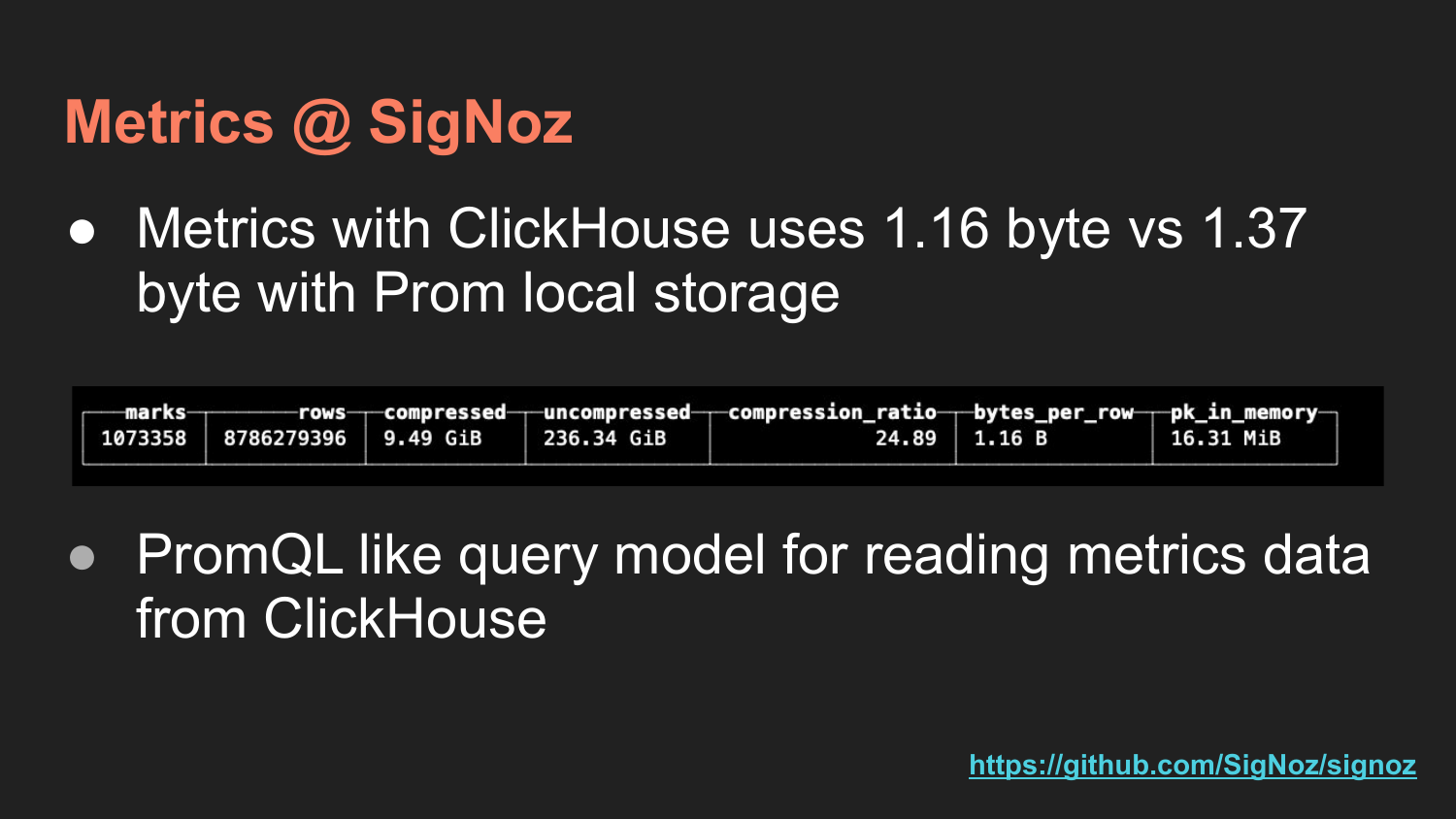## **Planned Improvements**

- Another table to store complete span and index by traceID
- Use ReplicatedMergeTree for data redundancy
- Use SummingMergeTree for faster aggregation queries
- Use distributed tables for distributed queries
- Separation of roles using separate data and query nodes leads to independent scaling and independent hardware **SKUs**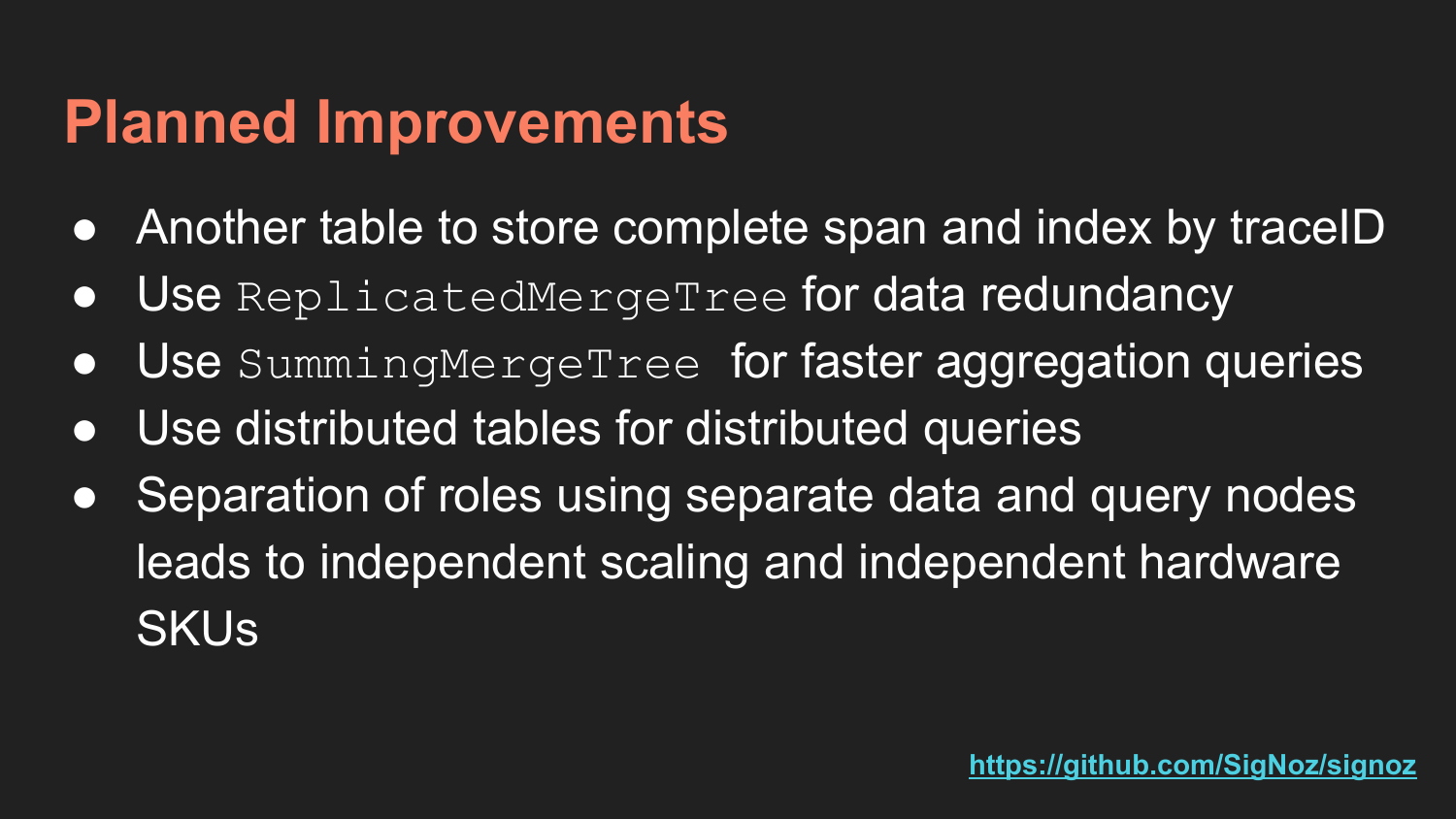# **Summary**

- ClickHouse seems a good fit for Observability data
- Uber has used ClickHouse at scale for logs
- Aggregation of span data more efficient with OLAP DBs
- Less resource intensive for smaller scale compared to Druid, ideal for open source project like ours